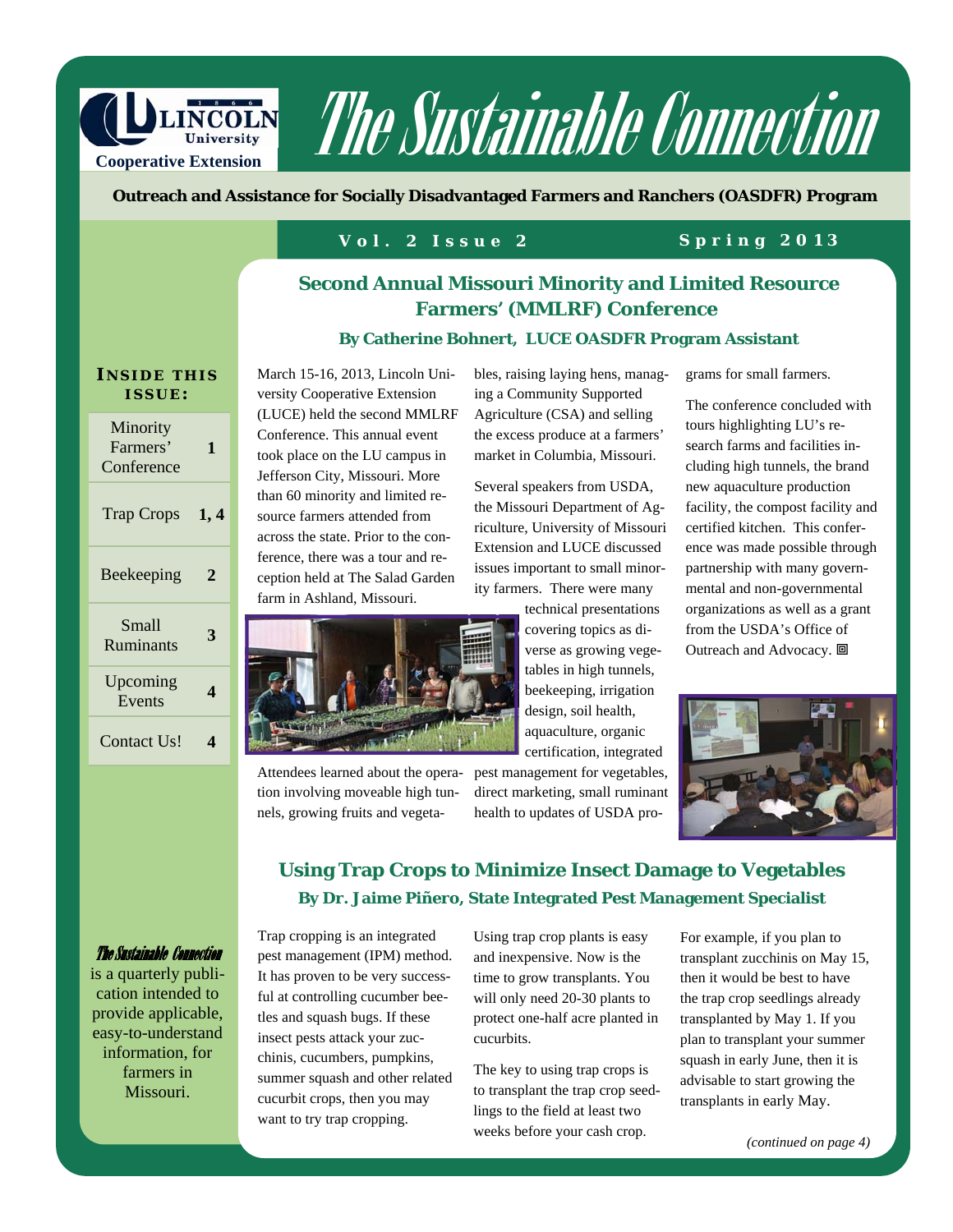#### **Page 2**

#### **Beekeeping for Pleasure and Profit**

#### **By Miranda Duschack, LUCE Small Farm Specialist**

Beekeeping, once a common practice on farms, is gaining in popularity. Managed honeybees can be a positive addition to any farm. The bees' pollination services will increase fruit set on cucurbits, strawberries, cherries and apples. Also, your honey harvest will be the reward for good management. Beekeeping can be very satisfying; however, because of its potential risks, it takes some thought before you begin.



Consider the following:

- Are you or a family member allergic to honeybee venom? If so, what is the severity of the allergy?
- Are you or a nearby neighbor spraying any pesticides that will kill honeybees?
- On average, 30 percent of nontreated colonies die each year. What are your views about treatments for mites and infections?

Honey sales are an easy way to profit from beekeeping. The colony needs about 60 pounds of stored honey to survive the winter, but it will store double or even more than that amount. You can harvest this surplus honey.

The average single colony honey harvest in Missouri is 60 pounds. Bees produce honey during nectar flows; this occurs when trees, shrubs and annuals are in bloom. The spring nectar flow lasts from late April to Memorial Day in late May. The summer flow lasts until late June or July, when clover is no longer in bloom. It is during these flows that the beekeeper harvests the bees' excess honey. The going rate for bottled, extracted honey on the direct market is \$6.00-\$8.00 per pound.

The beginning beekeeper should start with two colonies. That way, if one is strong and the other is weak, bees can be moved to shore up the failing population. At the start of April, the beginner beekeeper installs a nucleus colony of bees into new standard ten-frame equipment of Langstroth design. (Used equipment should be avoided as it can harbor disease and chemical residues that might damage the colony.)

To ensure an early delivery date, the nucleus colonies and equipment must be ordered from retailers by the end of January. Nucleus colonies come with three to four frames of brood (developing baby bees) and one queen. Over the course of the first spring and summer, the colony of bees will increase so that you will have tens of thousands of bees by fall.

The initial investment is around \$800. This will purchase two new hives with supers (beehive boxes) and foundation, protective equipment, such as a suit, smoker and gloves, as well as hive tools and the nucleus colonies.

During the first year, a colony of bees will build up the wax comb, grow in population, store honey for the winter and survive until spring. Supplemental feeding will be needed to help with faster growth and to prevent starvation. Do not expect to harvest honey the first year. You should be prepared for second-year harvests.

Local beekeepers' associations are an excellent resource for beginning beekeepers. Meetings are a fine place to find helpful printed material, high quality nucleus colonies, equipment and possibly even a mentor. 回



*The Sustainable Connection*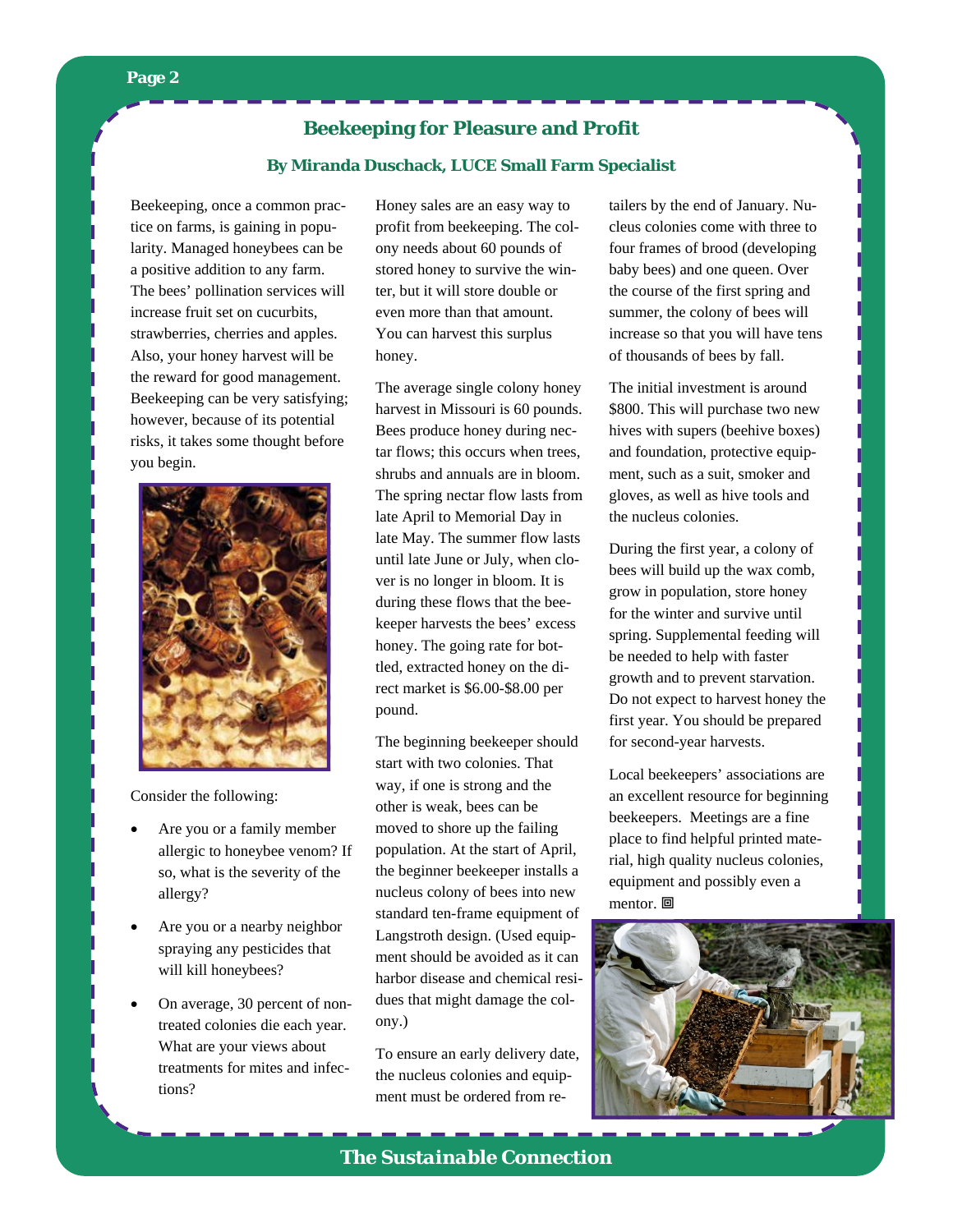### **Factors to Consider Before Buying Small Ruminants By Jodie Pennington, LUCE Regional Small Ruminant Educator**

Small ruminants such as goats and sheep work well on both large and small farms. However, they are especially adapted to small farms as they require limited facilities and are safer to handle than larger animals. Either goats or sheep can be an excellent youth project. Furthermore, goats and/or sheep can utilize forage and other vegetation on the farm that would otherwise have to be mowed and maintained. This saves time and the costs associated with equipment and fuel prices.

You can make a good return on your investment with small ruminants if you have a sound management plan and creative marketing strategies. Like any business, facilities, equipment and the animals can be depreciated or deducted from your tax return with a Section 179 deduction, if appropriate. Goats or sheep can be used to supplement your income, whether you are a retiree or have a full-time job. However, small ruminants require greater management than beef cattle. Goats and sheep have the po-



tential for profit with good management or financial loss with poor management.

Once you have decided to raise either goats or sheep and want to invest in them, you need to decide if raising the small ruminants is going to be a hobby or a paying enterprise. You then need to create a budget. The budget does not have to be extensive; one page may be adequate. Even if you decide to raise the animals as a hobby, you need to know how much you can safely spend. Otherwise, the hobby may quickly become very expensive.

Here are some questions you should answer before you buy any animals.

- 1. When will you sell the animals to maximize profits?
- 2. Do you have your facilities ready?
- 3. Is there adequate fencing to keep the animals in the lot and to keep the predators out?
- 4. Do you need a guard dog?
- 5. Do you have adequate feed for the animals?
- 6. Do you know what healthy animals look like (versus unhealthy ones)?
- 7. Where will you buy your animals?
- 8. Do you have the money to buy them?



- 9. Do you have a calendar of required management practices that includes vaccinations and a deworming program?
- 10. Who will you ask when you have questions regarding raising goats and/or sheep?
- 11. Where will you sell the goats and/or sheep once they are market size? This is important to consider because prices vary with demand, and demand can be driven in part by a religious calendar; this is because these animals are in demand for feast days.

Your local extension office can help you with information about goats and sheep. Also, there is a great deal of information on the Internet, though some of it may be misleading.

Use reputable sites such as *sheepandgoat.com* or *eXtension.org*, which only contains peer-reviewed information. As with any business, it is beneficial to find a good, experienced mentor who will help you when you have questions. **回** 

*Visit LUCE's Small Ruminant site: http://www.lincolnu.edu/web/programs-and-projects/small-ruminant-program*

*The Sustainable Connection*